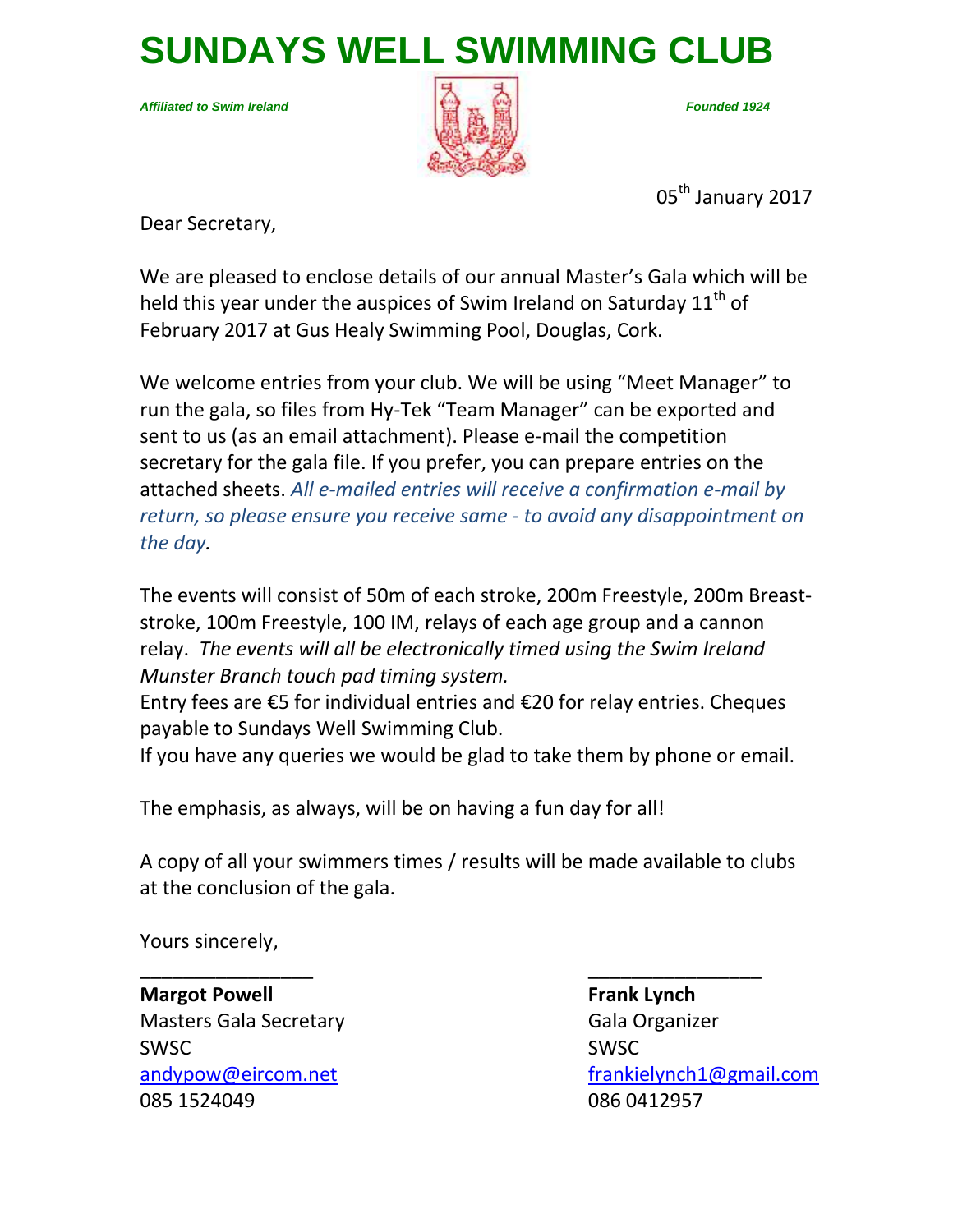# **SUNDAYS WELL SWIMMING CLUB**

*Affiliated to Swim Ireland Founded 1924*



## **MASTERS GALA**

## **Swim Ireland Gala Licence Number 3A-16/17-M019**

| <b>VENUE:</b>                        |                                                                                                                               | GUS HEALY SWIMMING POOL, DOUGLAS, CORK.                                                                                                                                                                                                                                                                                                                                                           |  |  |
|--------------------------------------|-------------------------------------------------------------------------------------------------------------------------------|---------------------------------------------------------------------------------------------------------------------------------------------------------------------------------------------------------------------------------------------------------------------------------------------------------------------------------------------------------------------------------------------------|--|--|
| DATE:                                |                                                                                                                               | SATURDAY 11 <sup>th</sup> FEBRUARY 2017                                                                                                                                                                                                                                                                                                                                                           |  |  |
| <b>TIMES:</b>                        |                                                                                                                               | SESSION 1: WARM-UP 1.00pm - START 2.00pm                                                                                                                                                                                                                                                                                                                                                          |  |  |
|                                      | (EXPECTED FINISH 6PM)                                                                                                         |                                                                                                                                                                                                                                                                                                                                                                                                   |  |  |
| <b>SCRATCHES:</b>                    | 30 MINS BEFORE START SESSION                                                                                                  |                                                                                                                                                                                                                                                                                                                                                                                                   |  |  |
| <b>ORDER OF EVENTS:</b>              | AS PER ATTACHED LIST.                                                                                                         |                                                                                                                                                                                                                                                                                                                                                                                                   |  |  |
|                                      |                                                                                                                               | ALL EVENTS ARE HEAT DECLARED WINNER                                                                                                                                                                                                                                                                                                                                                               |  |  |
|                                      | <b>AND AGE GROUPS MIXED</b>                                                                                                   | HEATS WILL BE SEEDED BY ENTRY TIME WITH MEN/WOMEN                                                                                                                                                                                                                                                                                                                                                 |  |  |
| <b>AGE GROUPS (ENTRY DEPENDANT):</b> | Men and Women: 19-24, 25-29, 30-34, 35-39, 40-44, 45-49,<br>50-54, 55-59, 60-64, 65-69, 70-74, 75-79, 80-84, 85+              |                                                                                                                                                                                                                                                                                                                                                                                                   |  |  |
|                                      | Age as at 31st December 2017                                                                                                  |                                                                                                                                                                                                                                                                                                                                                                                                   |  |  |
| <b>ENTRIES:</b>                      | €5.00 PER INDIVIDUAL EVENT                                                                                                    |                                                                                                                                                                                                                                                                                                                                                                                                   |  |  |
|                                      | €20.00 PER RELAY                                                                                                              |                                                                                                                                                                                                                                                                                                                                                                                                   |  |  |
|                                      | <b>CHEQUES PAYABLE TO</b>                                                                                                     |                                                                                                                                                                                                                                                                                                                                                                                                   |  |  |
|                                      |                                                                                                                               | "SUNDAYS WELL SWIMMING CLUB"                                                                                                                                                                                                                                                                                                                                                                      |  |  |
| NOTE:                                |                                                                                                                               | IN THE EVENT OF OVER-SUBSCRIPTION, THE SLOWEST<br>ENTRIES WILL BE ELIMINATED FROM THE LONGEST EVENTS<br>(IN DURATION) BASED ON SUBMITTED TIMES UNTIL THE<br>ESTIMATED GALA SCHEDULE MEETS THE ALLOCATED POOL<br>TIME AVAILABLE. FEES WILL BE REFUNDED TO INDIVIDUALS<br>WHOSE ENTRIES ARE ELIMINATED ON THIS BASIS.<br>ANY ENTRY UNPAID BY 2PM 11/02/17 WILL BE<br><b>AUTOMATICALLY SCRATCHED</b> |  |  |
| <b>ENTRY SHEETS:</b>                 | ENTRY SHEETS TO BE COMPLETED WITH YOUR PERSONAL<br>BEST TIMES SO YOU CAN BE GRADED CORRECTLY.                                 |                                                                                                                                                                                                                                                                                                                                                                                                   |  |  |
|                                      |                                                                                                                               | IF YOU ARE USING HY-TEK TEAM MANAGER, PLEASE EXPORT<br>ENTRIES TO THE COMPETITION SECRETARY.                                                                                                                                                                                                                                                                                                      |  |  |
| <b>ENTRY DEADLINES:</b>              |                                                                                                                               | Friday 03rd FEBRUARY 2017 - PLEASE NO LATE ENTRIES                                                                                                                                                                                                                                                                                                                                                |  |  |
| <b>ENTRIES TO:</b>                   | <b>MARGOT POWELL</b><br><b>67 THE CRESCENT</b><br><b>BROADALE</b><br><b>DOUGLAS</b><br>CORK.<br>andypow@eircom.net<br>E-MAIL: |                                                                                                                                                                                                                                                                                                                                                                                                   |  |  |
|                                      |                                                                                                                               |                                                                                                                                                                                                                                                                                                                                                                                                   |  |  |

 $\triangleright$  Any points not covered by the above will be at the discretion of the Gala Organizers

The decision of the Gala Organizers & the Gala Referee will be final.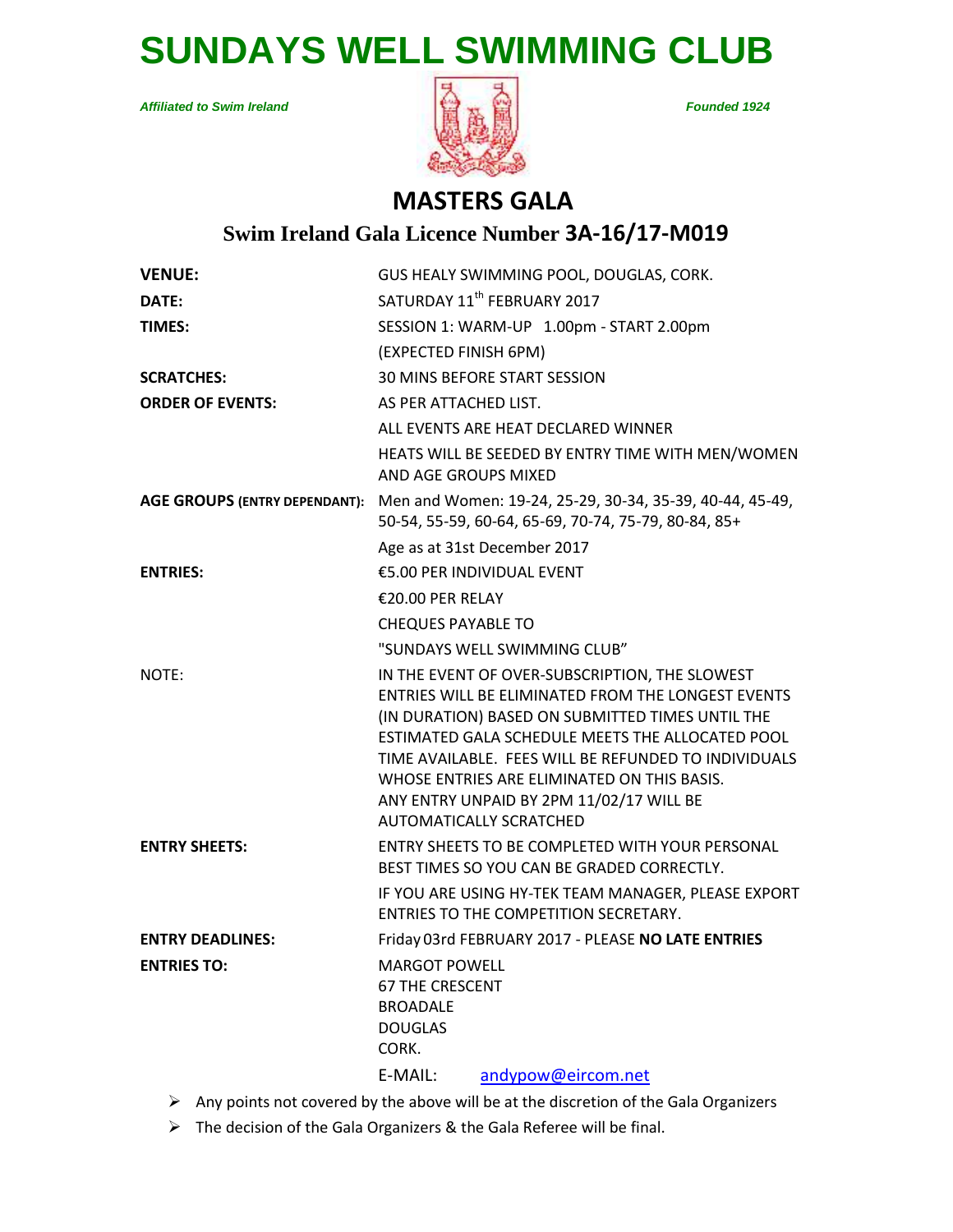**SUNDAYS WELL SWIMMING CLUB**

*Affiliated to Swim Ireland Founded 1924*



# **MASTERS GALA ORDER OF EVENTS**

|     | Session 1: Saturday 11th Feb 2017. 2pm Start (warm up from 1.00pm sharp) |
|-----|--------------------------------------------------------------------------|
| 1.  | Mixed 100m Individual Medley                                             |
| 2.  | Mixed 200m Freestyle                                                     |
| 3.  | Mixed 50m Breaststroke                                                   |
| 4.  | Mixed 50m Backstroke                                                     |
|     |                                                                          |
| 5.  | Mixed 100m Freestyle                                                     |
| 6.  | Mixed 200m Breaststroke                                                  |
| 7.  | Mixed 50m Butterfly                                                      |
| 8.  | Mixed 50m Freestyle                                                      |
|     |                                                                          |
| 9.  | Mens 200m Medley Relay (200+)                                            |
| 10. | Womens 200m Medley Relay (200+)                                          |
| 11. | Mens 200m Freestyle Relay (160-199)                                      |
| 12. | Womens 200m Freestyle Relay (160-199)                                    |
| 13. | Mens 200m Medley Relay (120-159)                                         |
| 14. | Womens 200m Medley Relay (120-159)                                       |
| 15. | Mens 200m Freestyle Relay (100-119)                                      |
| 17. | Women 200m Freestyle Relay (100-119)                                     |
| 17. | Mens 200m Freestyle Relay (200+)                                         |
| 18. | Womens 200m Freestyle Relay (200+)                                       |
| 19. | Mens 200m Medley Relay (160-199)                                         |
| 20. | Womens 200m Medley Relay (160-199)                                       |
| 21. | Mens 200m Freestyle Relay (120-159)                                      |
| 22. | Womens 200m Freestyle Relay (120-159)                                    |
| 23. | Mens 200m Medley Relay (100-119)                                         |
| 24. | Womens 200m Medley Relay (100-119)                                       |
| 25. | 8 X 50m Cannon Relay (1 male, 1 female swimmer from each age group)      |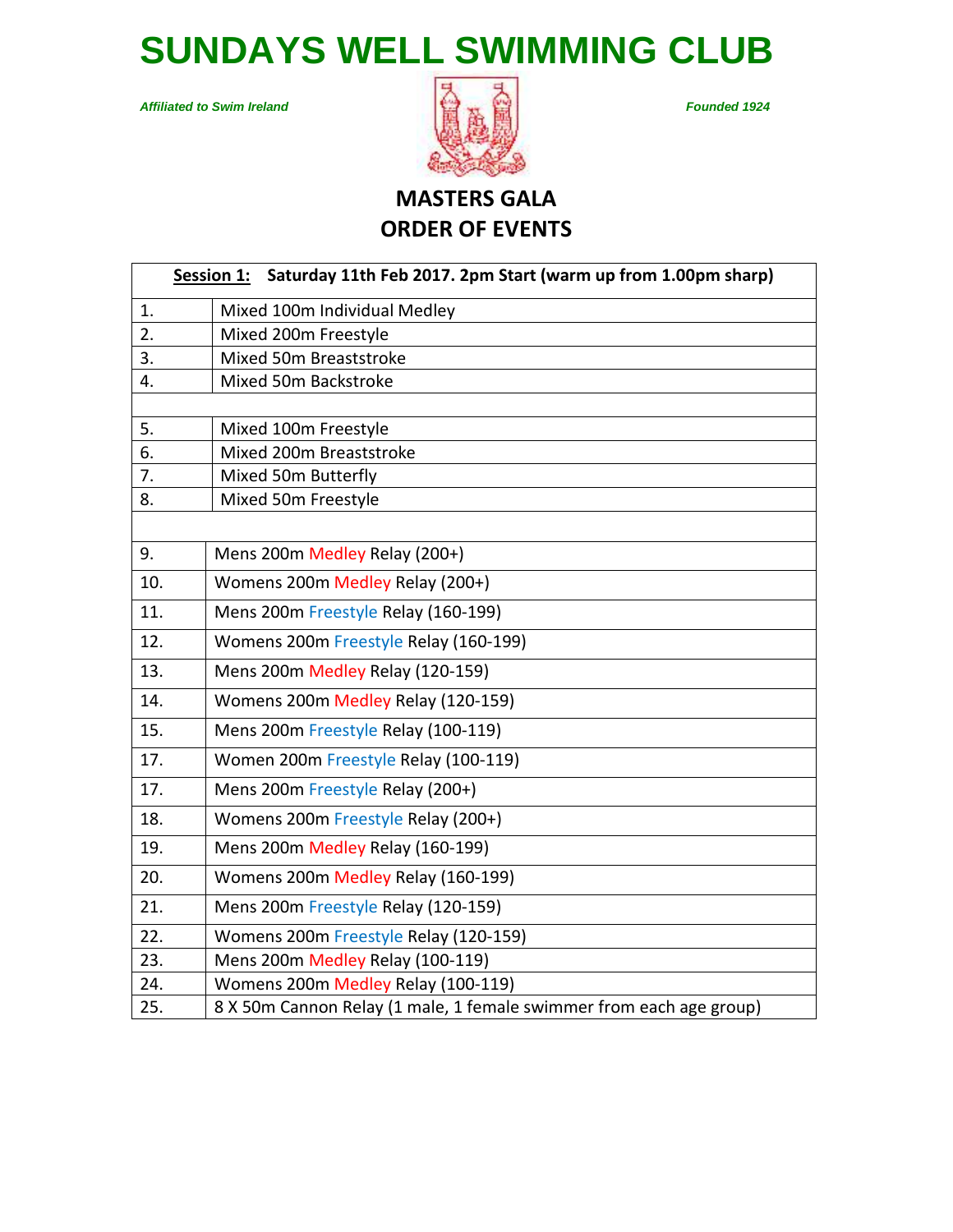

*Affiliated to Swim Ireland Founded 1924*



## **MASTERS GALA**

(UNDER SWIM IRELAND RULES)  **Swim Ireland Gala Licence Number 3A-16/17-M019**

# **SATURDAY 11 TH FEBRUARY 2017**

**Payment Form:**

**NAME:…………………………………………………………………………**

**CLUB:.............................................................................**

| Individual Entries $\omega$ €5.00 each | € |
|----------------------------------------|---|
| Relays @ €20.00 each                   | € |
| Total:                                 |   |

Cheques made payable to Sundays Well Swimming Club

Please post entries & cheques to: Margot Powell

67 The Crescent Broadale Douglas Cork.

Please e-mail entries to: [andypow@eircom.net](mailto:andypow@eircom.net)

*Entry deadline 03/02/17*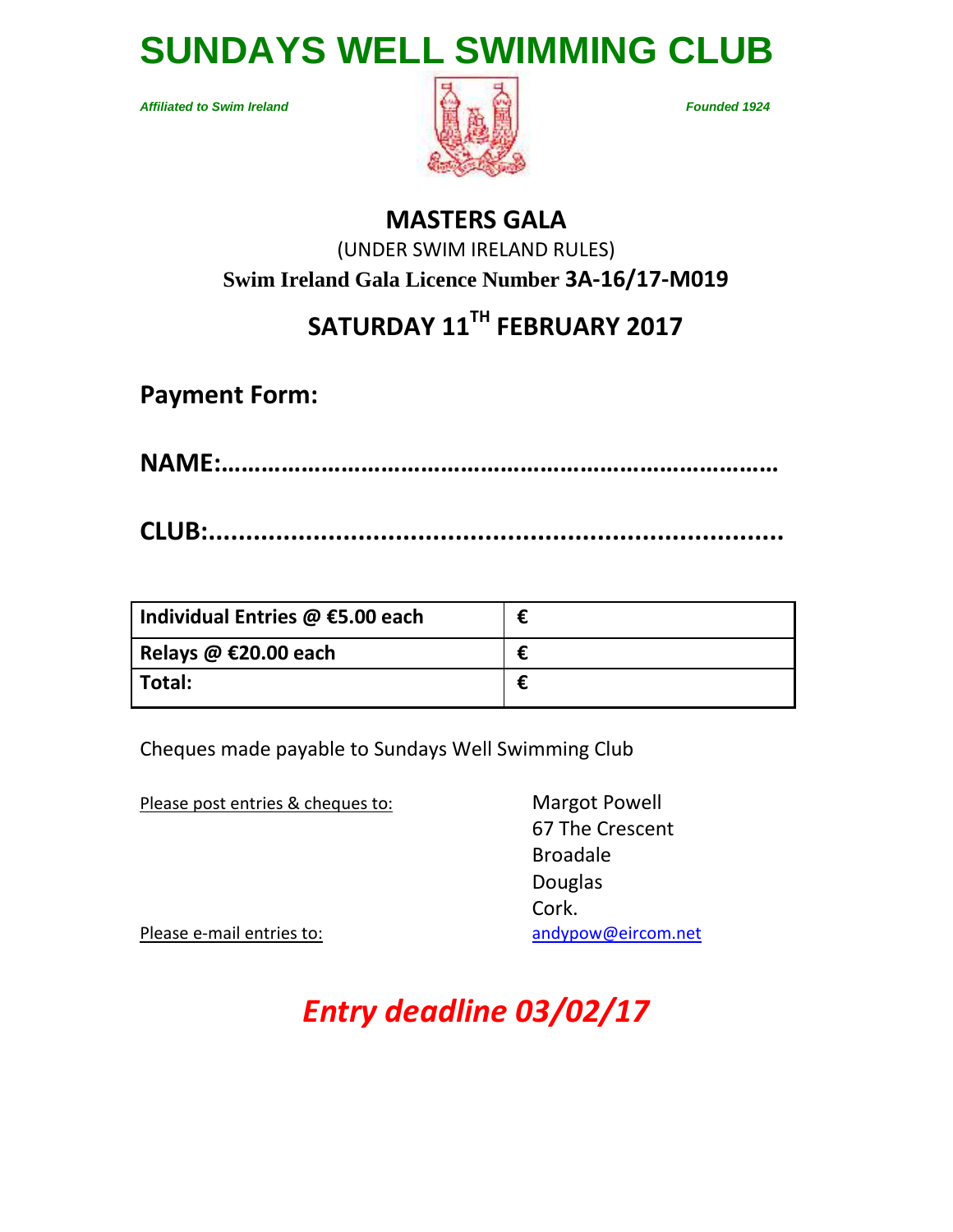### **Sundays Well Swimming Club Annual Masters Gala** *11/02/2017* **Individual Entry Form**

*Please ensure you enter your personal best time in your selected events so that you can be graded correctly. Entries are at a cost of €5 each.*

**Club Name:** 

**Age Groupings: 19-24, 25-29, 30-34, 35-39, 40-44, 45-49, 50-54, 55-59, 60-64, 65-69, 70-74, 75-79, 80-84, 85+ (Subject to Entries)**

| Surname: | Forename: | <u>M/F</u> | Date of Birth: | 100m IM | 200m Free: | 100m Free: | 200 <sub>m</sub><br>Breast: | 50m Free: | 50m Breast: | 50m Back: | 50m B/Fly: |
|----------|-----------|------------|----------------|---------|------------|------------|-----------------------------|-----------|-------------|-----------|------------|
|          |           |            |                |         |            |            |                             |           |             |           |            |
|          |           |            |                |         |            |            |                             |           |             |           |            |
|          |           |            |                |         |            |            |                             |           |             |           |            |
|          |           |            |                |         |            |            |                             |           |             |           |            |
|          |           |            |                |         |            |            |                             |           |             |           |            |
|          |           |            |                |         |            |            |                             |           |             |           |            |
|          |           |            |                |         |            |            |                             |           |             |           |            |
|          |           |            |                |         |            |            |                             |           |             |           |            |

| Please post entries to:   | <b>Margot Powell</b><br>67 The Crescent |                                       |  |
|---------------------------|-----------------------------------------|---------------------------------------|--|
|                           | <b>Broadale</b>                         |                                       |  |
|                           | <b>Douglas</b>                          | DEADLINE FOR ENTRIES: Friday 03/02/17 |  |
|                           | Cork.                                   |                                       |  |
| Please e-mail entries to: | andypow@eircom.net                      |                                       |  |

Total Entries: @ €5 each Total Cost: €

**Please Note: If entries have not been paid by 14:00 on Saturday 11/02/17 you will be automatically scratched from your events**